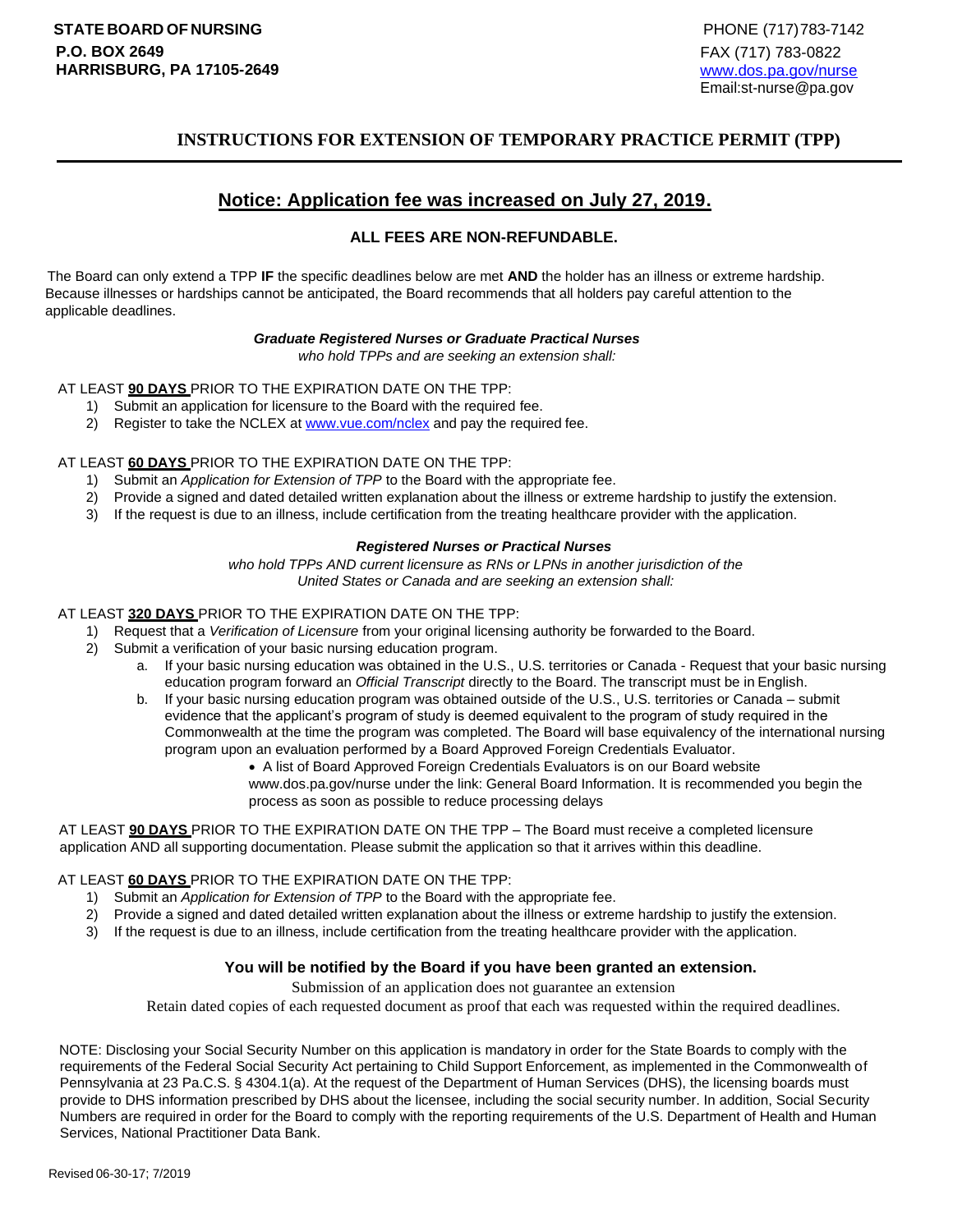# **APPLICATION FOR EXTENSION OF TEMPORARY PRACTICE PERMIT (TPP)**

|                                                                                                                                          |                                                                                                                                                                                                |                                                 |                                                           | \$85.00 FEE IS NON-REFUNDABLE                                                                                                                                                             |                                                |                         |  |
|------------------------------------------------------------------------------------------------------------------------------------------|------------------------------------------------------------------------------------------------------------------------------------------------------------------------------------------------|-------------------------------------------------|-----------------------------------------------------------|-------------------------------------------------------------------------------------------------------------------------------------------------------------------------------------------|------------------------------------------------|-------------------------|--|
|                                                                                                                                          |                                                                                                                                                                                                |                                                 |                                                           | APPLICATION MUST BE SUBMITTED TO THE BOARD AT LEAST 60 DAYS PRIOR TO THE EXPIRATION OF THE TPP.                                                                                           |                                                |                         |  |
|                                                                                                                                          |                                                                                                                                                                                                | Applying For Extension of TPP: (Check only one) |                                                           |                                                                                                                                                                                           |                                                |                         |  |
|                                                                                                                                          |                                                                                                                                                                                                |                                                 | Graduate Registered Nurse TPP#_________________           |                                                                                                                                                                                           | Graduate Practical Nurse TPP#_________________ |                         |  |
| Registered Nurse (RN) TPP#________________                                                                                               |                                                                                                                                                                                                |                                                 |                                                           |                                                                                                                                                                                           | Practical Nurse (PN) TPP#                      |                         |  |
|                                                                                                                                          |                                                                                                                                                                                                |                                                 | <b>EXPIRATION DATE OF TPP __________</b>                  |                                                                                                                                                                                           |                                                |                         |  |
|                                                                                                                                          |                                                                                                                                                                                                |                                                 |                                                           | (mm/dd/yyyy)                                                                                                                                                                              |                                                |                         |  |
|                                                                                                                                          |                                                                                                                                                                                                |                                                 |                                                           | <b>SECTION A: APPLICANT INFORMATION: Print Clearly in Blue or Black Ink Only.</b>                                                                                                         |                                                |                         |  |
| Name:                                                                                                                                    |                                                                                                                                                                                                | Last                                            | First                                                     | Middle                                                                                                                                                                                    |                                                | Maiden                  |  |
|                                                                                                                                          |                                                                                                                                                                                                |                                                 |                                                           |                                                                                                                                                                                           |                                                |                         |  |
|                                                                                                                                          |                                                                                                                                                                                                | List any other names you have used.             |                                                           |                                                                                                                                                                                           |                                                |                         |  |
| Address:                                                                                                                                 |                                                                                                                                                                                                |                                                 |                                                           |                                                                                                                                                                                           |                                                |                         |  |
|                                                                                                                                          |                                                                                                                                                                                                | Street                                          |                                                           |                                                                                                                                                                                           |                                                |                         |  |
|                                                                                                                                          |                                                                                                                                                                                                | City                                            | State                                                     | Zip                                                                                                                                                                                       | Country                                        |                         |  |
|                                                                                                                                          |                                                                                                                                                                                                | Daytime Phone #                                 |                                                           |                                                                                                                                                                                           |                                                |                         |  |
| Date of Birth:                                                                                                                           |                                                                                                                                                                                                |                                                 |                                                           | U.S. Social Security Number: U.S. Social Security Number:                                                                                                                                 |                                                |                         |  |
|                                                                                                                                          |                                                                                                                                                                                                | Day<br>Month                                    | Year                                                      |                                                                                                                                                                                           |                                                |                         |  |
|                                                                                                                                          |                                                                                                                                                                                                |                                                 |                                                           | SECTION B: QUESTIONS: Please answer the following questions by choosing "YES" or "NO."                                                                                                    |                                                | <b>YES</b><br><b>NO</b> |  |
| 1.                                                                                                                                       |                                                                                                                                                                                                |                                                 | Have you ever failed the NCLEX® exam in any jurisdiction? |                                                                                                                                                                                           |                                                |                         |  |
| 2.                                                                                                                                       |                                                                                                                                                                                                |                                                 |                                                           | Have you had disciplinary action taken against a professional or occupational license,<br>certificate, permit, registration or other authorization to practice a profession or occupation |                                                |                         |  |
| issued to you in any state or jurisdiction or have you agreed to voluntary surrender in lieu of<br>discipline?                           |                                                                                                                                                                                                |                                                 |                                                           |                                                                                                                                                                                           |                                                |                         |  |
| 3.                                                                                                                                       | Do you currently have any disciplinary charges pending against your professional or<br>occupational license, certificate, permit or registration in any state or jurisdiction?                 |                                                 |                                                           |                                                                                                                                                                                           |                                                |                         |  |
| 4.                                                                                                                                       | Have you withdrawn an application for a professional or occupational license, certificate,<br>permit or registration, had an application denied or refused, or for disciplinary reasons agreed |                                                 |                                                           |                                                                                                                                                                                           |                                                |                         |  |
| not to apply or reapply for a professional or occupational license, certificate, permit or<br>registration in any state or jurisdiction? |                                                                                                                                                                                                |                                                 |                                                           |                                                                                                                                                                                           |                                                |                         |  |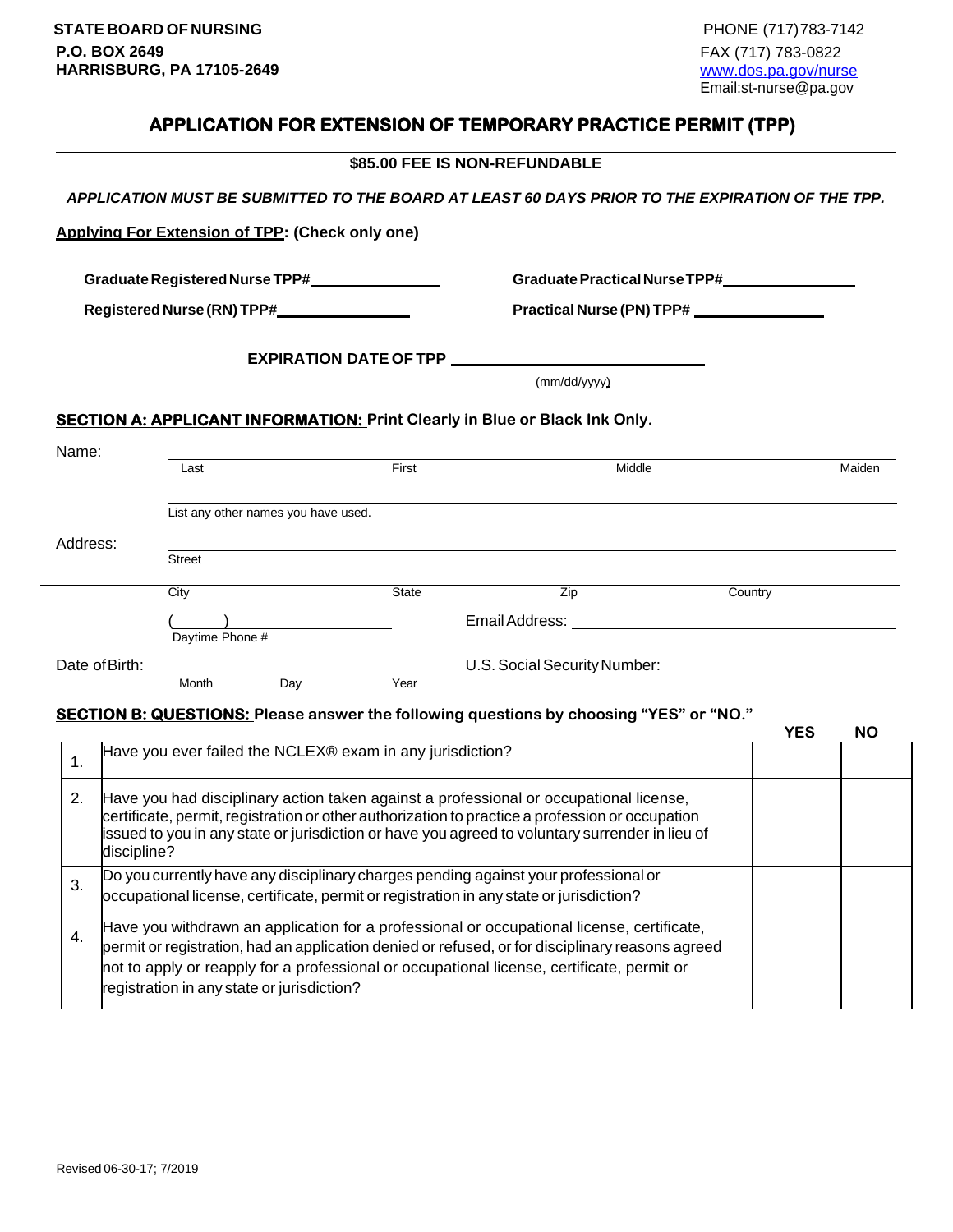|     |                                                                                                                                                                                                                         | <b>YES</b> | <b>NO</b> |
|-----|-------------------------------------------------------------------------------------------------------------------------------------------------------------------------------------------------------------------------|------------|-----------|
| 5.  | Do you currently have any criminal charges pending and unresolved in any state or<br>liurisdiction?                                                                                                                     |            |           |
| 6.  | Do you currently engage in, or have you ever engaged in, the intemperate or habitual use or<br>abuse of alcohol or narcotics, hallucinogenics or other drugs or substances that may impair<br>judgment or coordination? |            |           |
|     | Have you ever had your DEA registration denied, revoked or restricted?                                                                                                                                                  |            |           |
| 8.  | Have you ever had provider privileges denied, revoked, suspended or restricted by a Medical<br>Assistance agency, Medicare, third party payor or another authority?                                                     |            |           |
| 9.  | Have you ever had practice privileges denied, revoked, suspended or restricted by a hospital or<br>any health care facility?                                                                                            |            |           |
| 10. | Have you ever been charged by a hospital, university, or research facility with violating<br>research protocols, falsifying research, or engaging in other research misconduct?                                         |            |           |

#### **If "Yes" was checked for any question in Section B, Submit:**

- A detailed, signed and dated personal explanation explaining the action, its background and any rehabilitation.
- A Criminal History Records Check (CHRC) from a State Law Enforcement Authority in all states where you lived in the last five years. All
- background check documents cannot be older than **90 days from the date of issuance**.. (Applicable ONLY to #B5)
- Copies of criminal Court documents. (Applicable ONLY to #B5)
- Certified copies of all disciplinary actions from the boards that imposed action (Applicable ONLY to #B2 ,#B3 and #B4).

### **SECTION C: PROFESSIONAL INFORMATION:**

|  |                                                                                           | <b>YES</b> | <b>NO</b> |
|--|-------------------------------------------------------------------------------------------|------------|-----------|
|  | Do you hold, or have you ever held, a license, certificate, permit, registration or other |            |           |
|  | authorization to practice a profession or occupation in any state or jurisdiction?        |            |           |

If you answered yes to the above question, please provide the profession and state or jurisdiction. Please do not abbreviate the profession.

| <b>STATE / COUNTRY</b> | <b>PROFESSION</b> |
|------------------------|-------------------|
|                        |                   |
|                        |                   |
|                        |                   |
|                        |                   |
|                        |                   |

If necessary, please attach a page with additional licensure information.